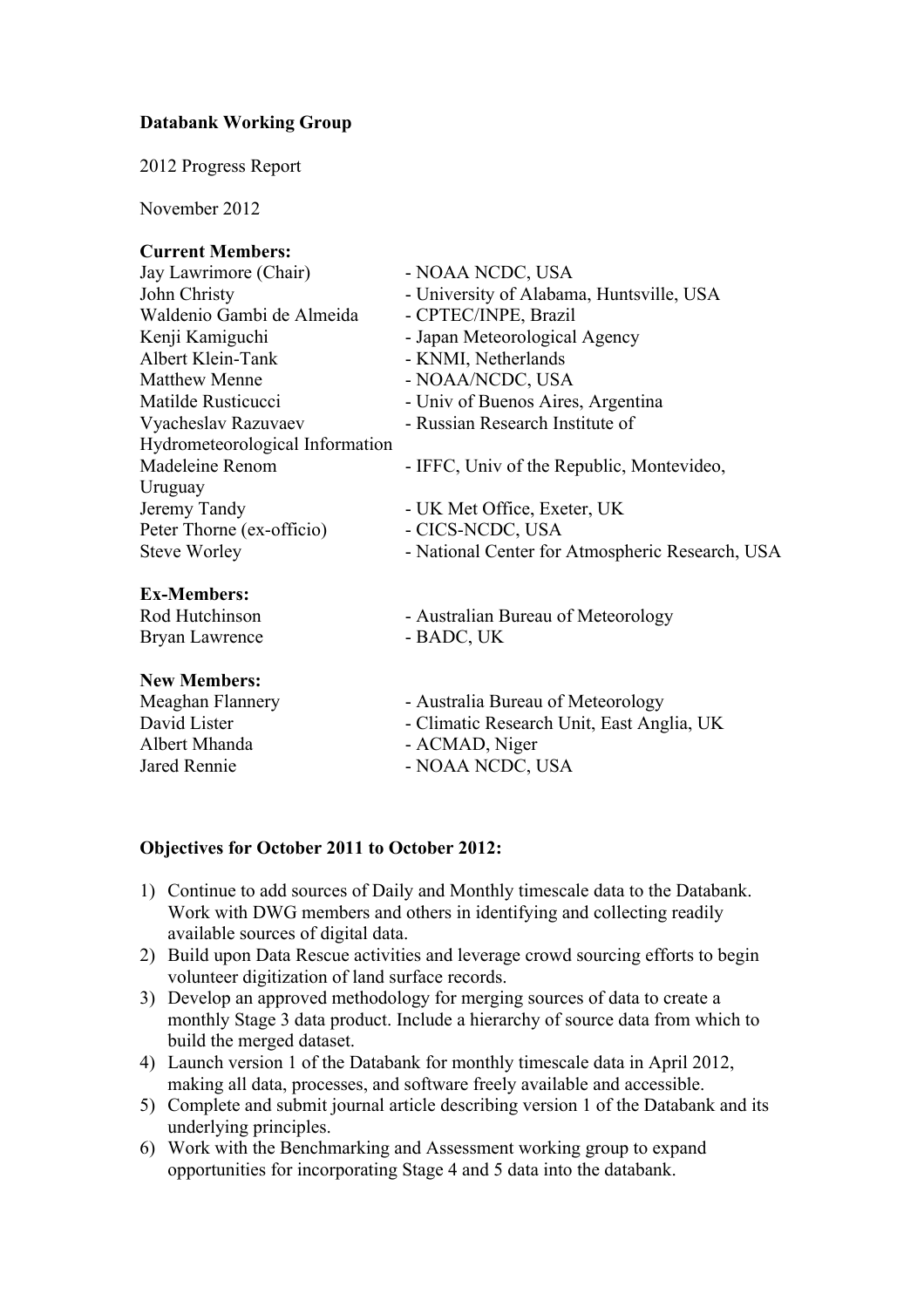### **Objectives Met:**

*1) Continue to add sources of Daily and Monthly timescale data to the Databank. Work with DWG members and others in identifying and collecting readily available sources of digital data.*

As the year began the databank consisted of 21 sources of data. Because of the attention the working group members gave to identifying new sources of data, this number more than doubled in the following twelve months. By October 2012 the databank contained data from 45 sources with most of these at the daily and monthly timescales. The list of sources is available at http://www.surfacetemperatures.org/databank .

This greatly increases the temporal and spatial coverage throughout the world when compared to existing global datasets such as the Global Historical Climatology Network-Monthly. As shown in Figure 1 the additional sources provides a more than three-fold increase in the number of stations once merged into a single Stage-3 dataset (Figure 1). This results in 5 to 10% increase in spatial coverage (Figure 2). In addition to improving coverage of global land area, the greater station density is especially beneficial in neighbour comparisons used for quality control and bias correction.



*Figure 1. Number of stations in the Stage-3 dataset (red) and the GHCN-M version 3 dataset (black).*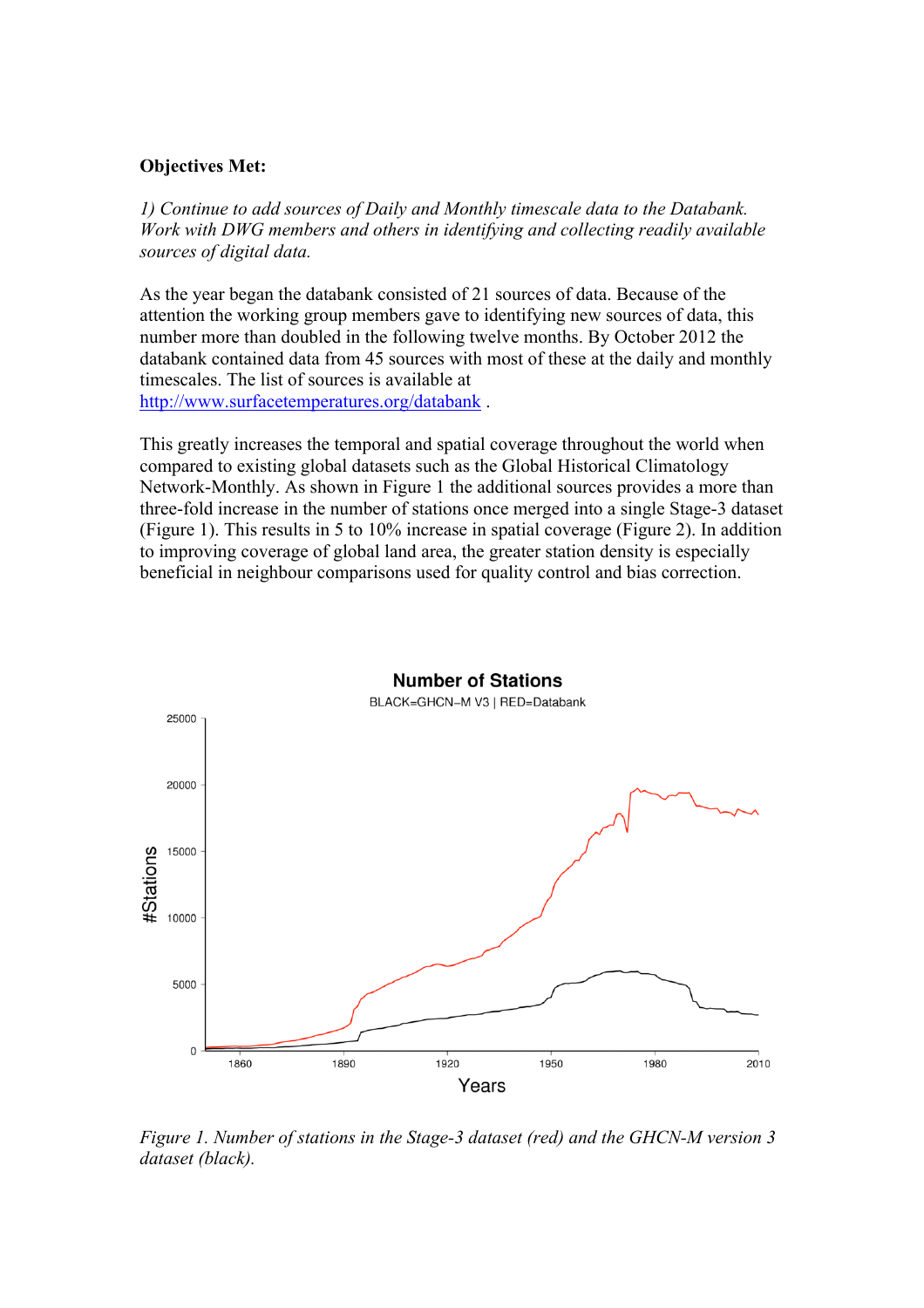#### **Number of Gridboxes (Globe)**



*Figure 2. Percentage of land coverage based on averaging within 5X5 degree grid boxes. Databank (red) and GHCN-M version 3 (black).*

2) *Develop an approved methodology for merging sources of data to create a monthly Stage 3 data product. Include a hierarchy of source data from which to build the merged dataset.*

In September 2012 the working group approved a methodology for merging the 45 sources of monthly mean temperature into a single Stage-3 dataset. The sources are merged based on a hierarchy with assigned priority for each. Sources with higher priority take precedence over lower priority sources when more than one record for the same station and same period of time exists. The priority that one source may have over another is based on a number of criteria. Sources that have better data provenance, are closest to the original raw observation, have extensive metadata, come from a national or international holding, or have long and consistent periods of record are in the upper tier of the hierarchy. Once the hierarchy is established a series of metadata tests are applied for each target and candidate station. This is followed by comparisons of overlapping data when they exist.

The merge process is accomplished in an iterative fashion, starting from the highest priority data source (target) and running progressively through the other sources (candidates). The merge process is designed to be broadly-speaking Bayesian in approach and based upon metadata matching and data equivalence criteria. A simple flow chart of the algorithm can be found in Figure 3.

The probability of a station match is first calculated based on a weighted sum of individual probabilities using station location, name, elevation, and record start dates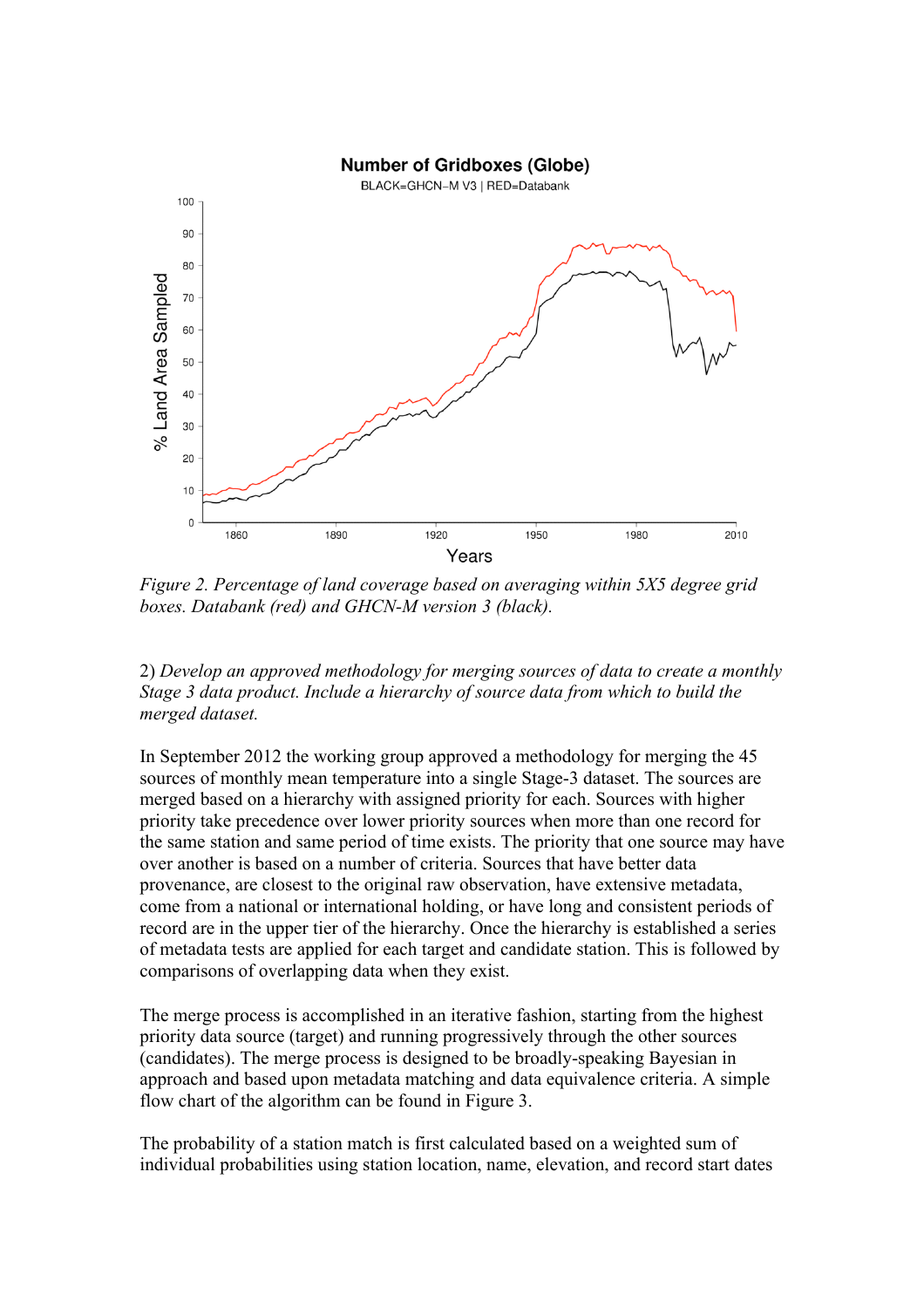between the target and candidate station. Using a quasi-Bayesian approach, the probabilities are combined to form a posterior probability of possible station match, known simply as the metadata probability. Comparisons of station location are given the greatest weight while elevation is given the least because errors in elevation are known to occur frequently.

## Metadata probability= ((9\*dist)+(1\*elev)+(5\*name)+(5\*start date))/20

For any of candidate stations that pass the metadata threshold (probability  $>0.50$ ), a data comparison is made between that target station and candidate station when there is a minimum overlap between the two stations of 60 months. For target-candidate pairs without the minimum months of overlapping data the candidate can be merged with the target if the metadata probability exceeds 0.85.

The data comparison is performed for maximum and minimum temperature separately using the Index of Agreement (IA; Willmont 1981). Resulting values range between 0 and 1. Lengthier periods of overlap can lead to higher values of IA, so this was further refined to take into account the actual months of overlap between the target and candidate station. A lookup table was generated to provide a probability of station match (H1), as well as station uniqueness (H2). Bootstrapping was applied by changing the shifts in mean and variance of certain criteria, and calculating IA 1,000 times. A cumulative distribution function was fit for each contingency (same station and unique station) and stratified overlap periods of various lengths. The greater the overlap period, the closer to 1.0 IA needs to be in order to be considered a station match.

The five resulting probabilities, one metadata and four data probabilities (tests for station match and uniqueness, for both TMAX and TMIN), are recombined to form two new posterior probabilities, one of station match, and one of station uniqueness.

posterior probability same<sub>TMAX/TMIN</sub> =  $\frac{metadata \text{ probability } * H1_{tmax} * H1_{tmin}}{3}$ posterior probability unique<sub>TMAX/TMIN</sub> =  $(1 - \text{metadata probability}) + H2_{tmax} + H2_{tmin}$ If any of the values returned for *probability same* exceed the same threshold of 0.5, then the candidate station is merged with the target station with the highest *posterior probability same*. If none of the stations exceed that threshold, but one of the *posterior probability unique* values exceeds the unique threshold, then the candidate station becomes unique and is added to the target dataset. In some cases the probabilities are inconclusive and it is not possible to clearly determine if the station is unique or the same as the target. In such cases the station is withheld from the merge.

Although this is believed to be the best method for merging the source data, there are other plausible merging methods based on other source hierarchies and other metadata and data matching thresholds. To illustrate the impact of other decisions on the Stage-3 merge, several variants are included on the databank website along with the recommended merge. These are available at

ftp://ftp0.ncdc.noaa.gov/pub/data/globaldatabank/monthly/stage3/ .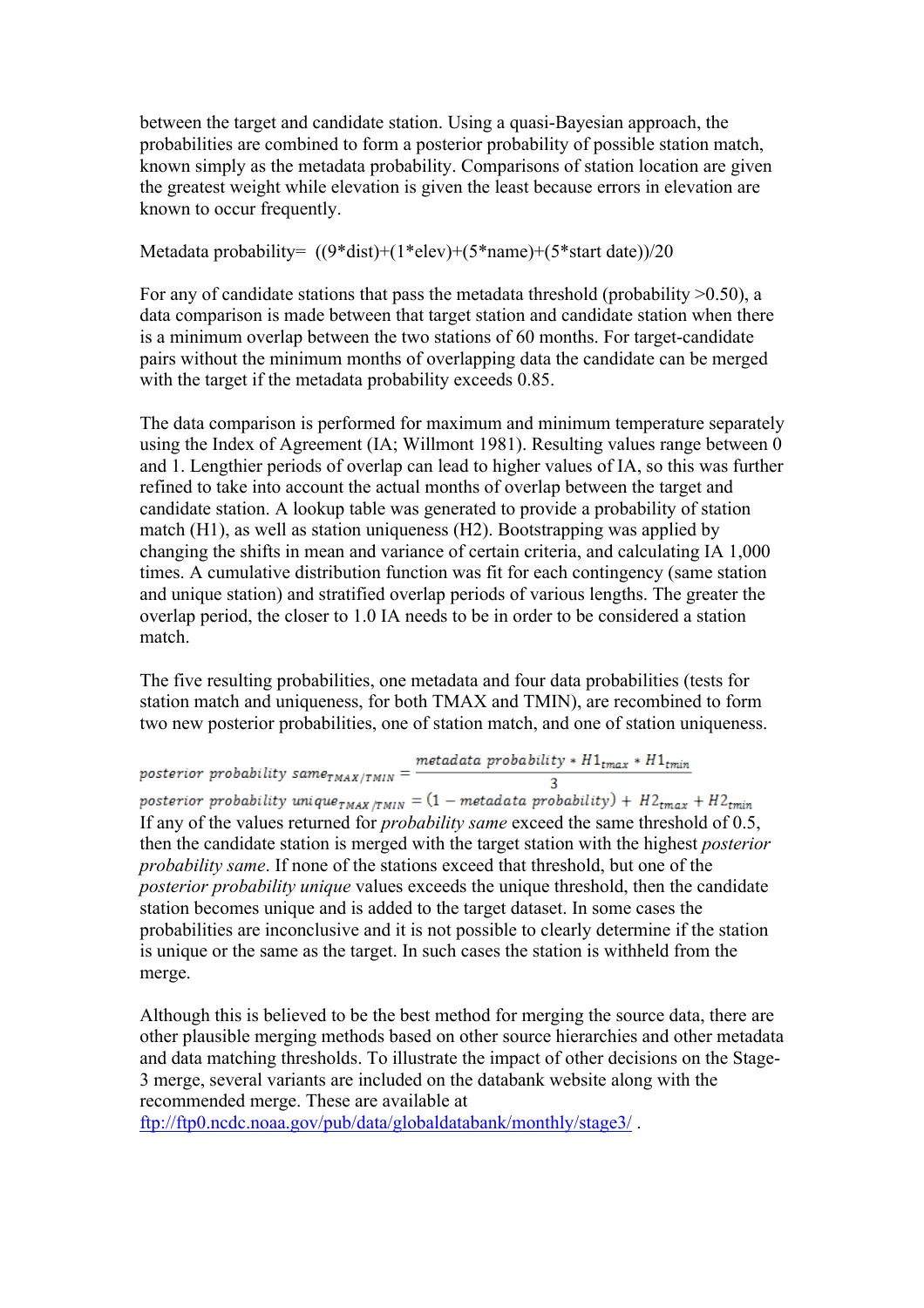

Figure 3. Flow chart of the merge algorithm.

## 3) *Launch version 1 of the Databank for monthly timescale data in April 2012, making all data, processes, and software freely available and accessible*

The monthly databank was released in beta form on 4 October 2012. The working group agreed to provide the databank in beta form for a period of three months. This gives the user community an opportunity to review and provide feedback on the databank and for modifications to be made in response to feedback. Notable changes to the merging algorithm made in response to user feedback include the addition of station record start date to the metadata comparison. Version 1 is expected to be released in January 2013.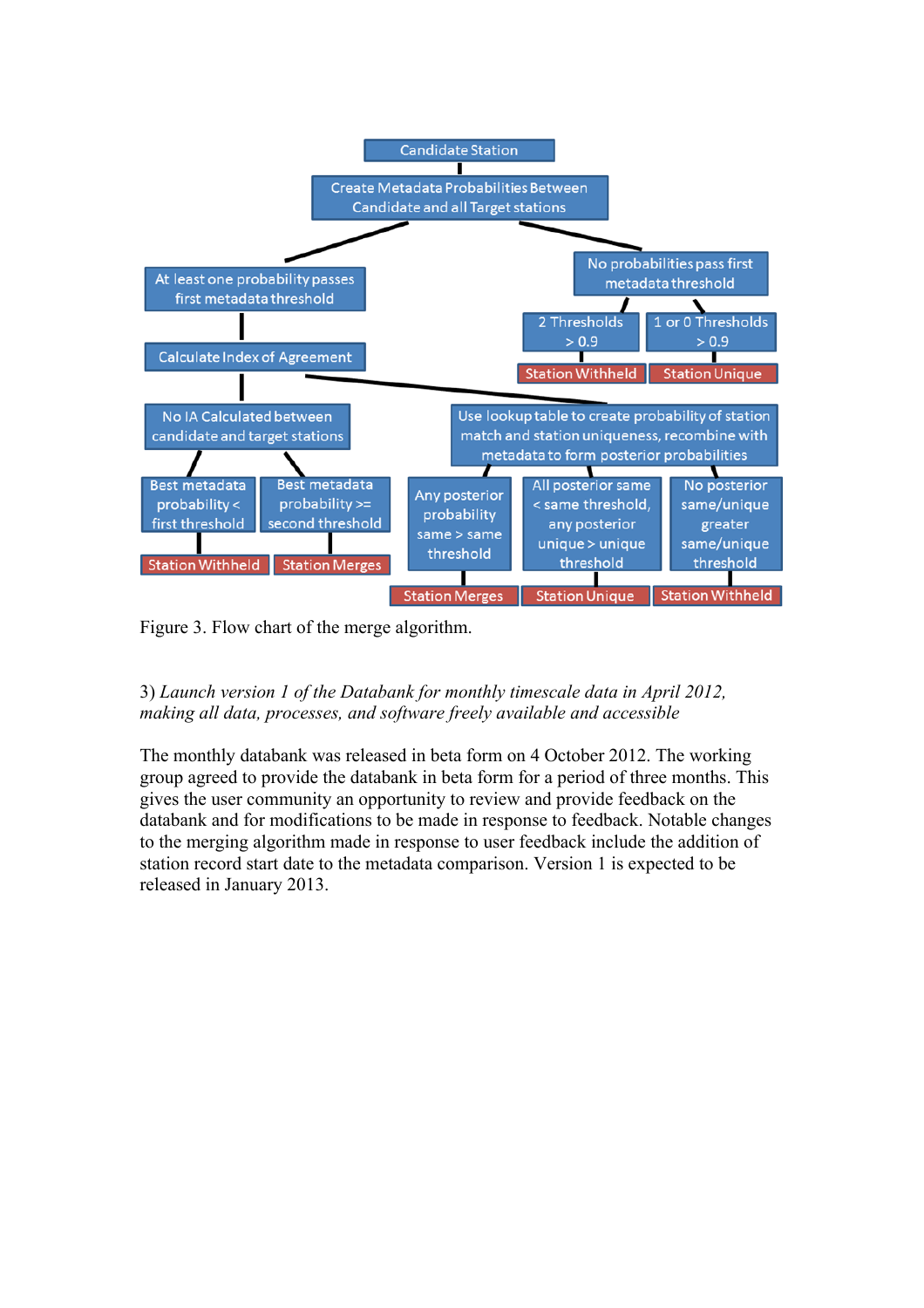# **Stage3 (Recommended Merge)** Number of Station Records: 39472  $75$ 100  $\overline{0}$ 25 50 200 300 Number of Years

Figure 4. The location of the more than 39000 stations included in the Stage-3 version 1 beta release.

# 4) *Complete and submit journal article describing version 1 of the Databank and its underlying principles.*

An article entitled *An International Response to the Need for Better Global Temperature Data* was submitted to Eos as a Brief Report (1500 words) in September. This article provides a brief overview of the databank and its aims as part of the International Surface Temperature Initiative. The authors are awaiting reviewer comments.

A more in depth article that includes finer details on the databank and the merging methodology is nearing completion and will soon be submitted to the new open access Geosciences Data Journal.

## **Objectives Not Met:**

## *1) Build upon Data Rescue activities and leverage crowd sourcing efforts to begin volunteer digitization of land surface records.*

The working group continues to pursue crowd sourcing opportunities for digitizing the billions of historical land surface observations taken during the 19<sup>th</sup> and early  $20<sup>th</sup>$ century that exist on imaged and hard copy forms. The success of crowd sourcing has been proven for marine records and a new effort initiated in 2012 for crowd source